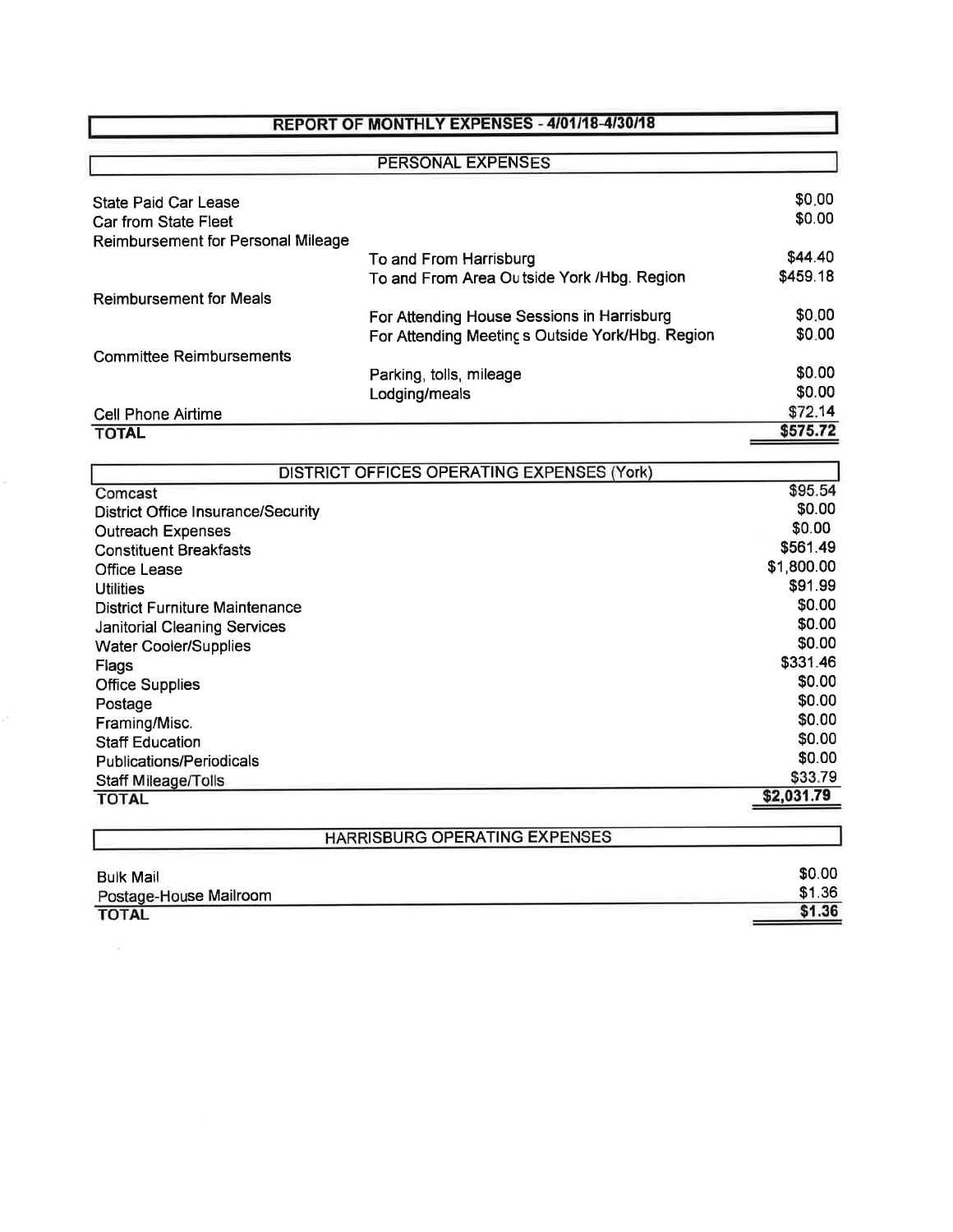## REPORT OF MONTHLY EXPENSES - 5/01/18-5/31/18

| PERSONAL EXPENSES                  |                                                  |          |
|------------------------------------|--------------------------------------------------|----------|
|                                    |                                                  |          |
| <b>State Paid Car Lease</b>        |                                                  | \$0.00   |
| Car from State Fleet               |                                                  | \$0.00   |
| Reimbursement for Personal Mileage |                                                  |          |
|                                    | To and From Harrisburg                           | \$14.80  |
|                                    | To and From Area Outside York / Hbg. Region      | \$738.94 |
| <b>Reimbursement for Meals</b>     |                                                  |          |
|                                    | For Attending House Sessions in Harrisburg       | \$0.00   |
|                                    | For Attending Meeting s Outside York/Hbg. Region | \$0.00   |
| <b>Committee Reimbursements</b>    |                                                  |          |
|                                    | Parking, tolls, mileage                          | \$0.00   |
|                                    | Lodging/meals                                    | \$0.00   |
| <b>Cell Phone Airtime</b>          |                                                  | \$72.14  |
| <b>TOTAL</b>                       |                                                  | \$825.88 |

| <b>DISTRICT OFFICES OPERATING EXPENSES (York)</b> |            |
|---------------------------------------------------|------------|
| Comcast                                           | \$95.54    |
| <b>District Office Insurance/Security</b>         | \$0.00     |
| <b>Outreach Expenses</b>                          | \$0.00     |
| <b>Constituent Breakfasts</b>                     | \$0.00     |
| Office Lease                                      | \$1,800.00 |
| <b>Utilities</b>                                  | \$102.83   |
| District Furniture Maintenance                    | \$0.00     |
| <b>Janitorial Cleaning Services</b>               | \$0.00     |
| <b>Water Cooler/Supplies</b>                      | \$0.00     |
| Flags                                             | \$0.00     |
| <b>Office Supplies</b>                            | \$0.00     |
| Postage                                           | \$0.00     |
| Framing/Misc.                                     | \$0.00     |
| <b>Staff Education</b>                            | \$0.00     |
| <b>Publications/Periodicals</b>                   | \$0.00     |
| <b>Staff Mileage/Tolls</b>                        | \$16.35    |
| <b>TOTAL</b>                                      | \$2,031.79 |
|                                                   |            |
| HARRISBURG OPERATING EXPENSES                     |            |

| \$0.00  |
|---------|
| \$27.57 |
| \$27.57 |
|         |